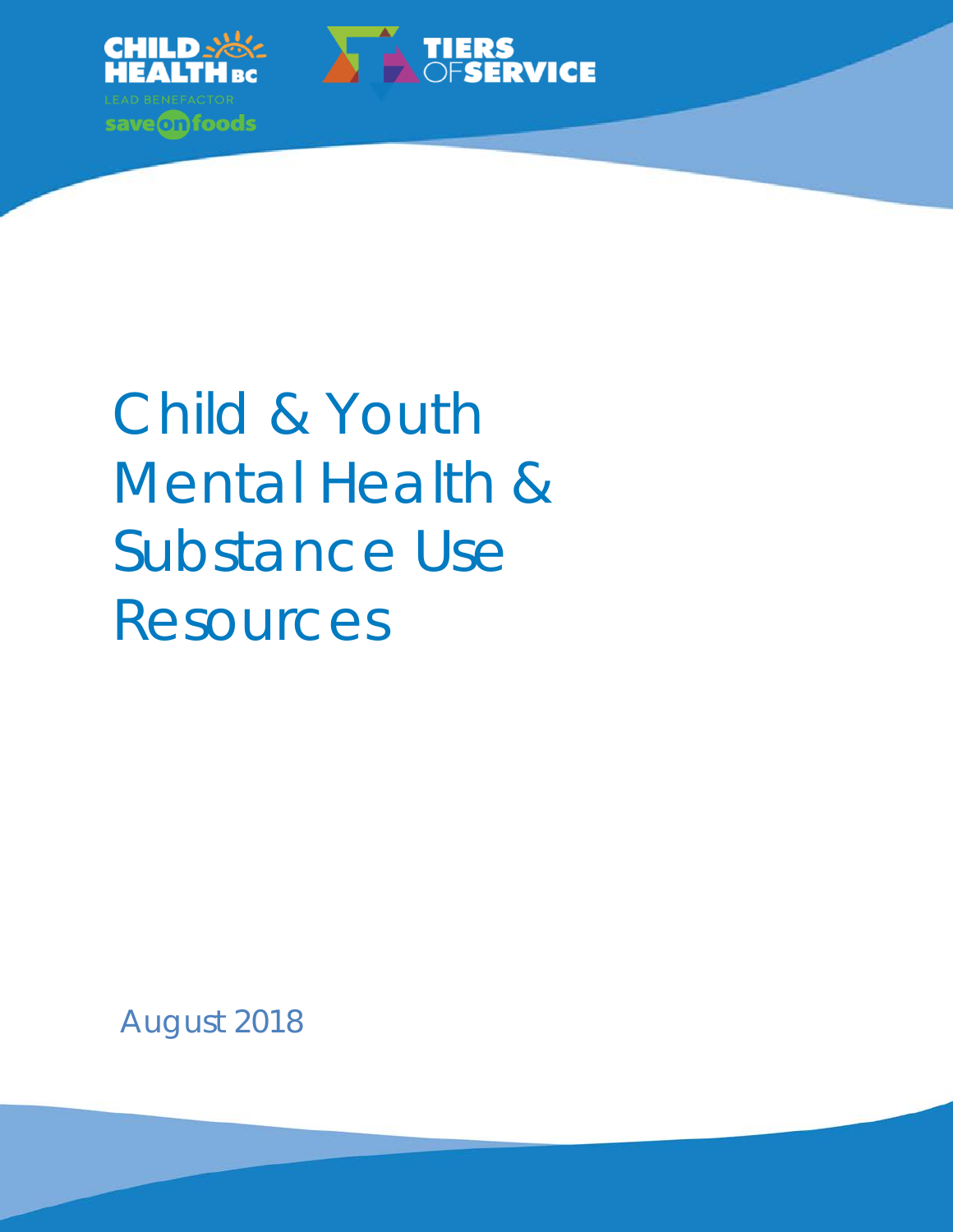

This document provides a set of recommended resources for direct care staff working with child and youth mental health patients across a wide range of settings. These educational tools build on the foundational pediatric competencies and learnings that are a part of the *Pediatric Foundational Competencies eLearning course*.

<https://learninghub.phsa.ca/Courses/5869/pediatric-foundational-competencies>

We recognize that topics falling under the broad category of Pediatric Mental Health are vast and complex. The goal is to provide a foundational level of knowledge from which staff can continue to build on.

\*Always check for and follow any policies, procedures and guidelines specific to your Health Authority or place of employment**.**

## **General Pediatric Mental Health Resources**

- **1. The Kelty Mental Health Resource Centre:** A BC resource that provides information/education for healthcare professionals, parents and youth. <http://www.keltymentalhealth.ca/>
- **2. FamilySmart Resources:** FamilySmart™ works to ensure that children, youth and their families feel supported, accepted and empowered; and that they have greater access to services that are respectful and effective. <http://www.familysmart.ca/resources/>
- **3. Child and Youth Mental Health and Substance Use (CYMHSU) Collaborative:** Focused on building relationships and connecting systems of care to ensure that every door is the right door for children, youth and families seeking help with mental health and substance use concerns. <http://www.sharedcarebc.ca/initiatives/cymhsu-collaborative>
- **4. Child Health BC:** Provincial Guidelines and systems planning specific to children and youth are found here. <http://www.childhealthbc.ca/>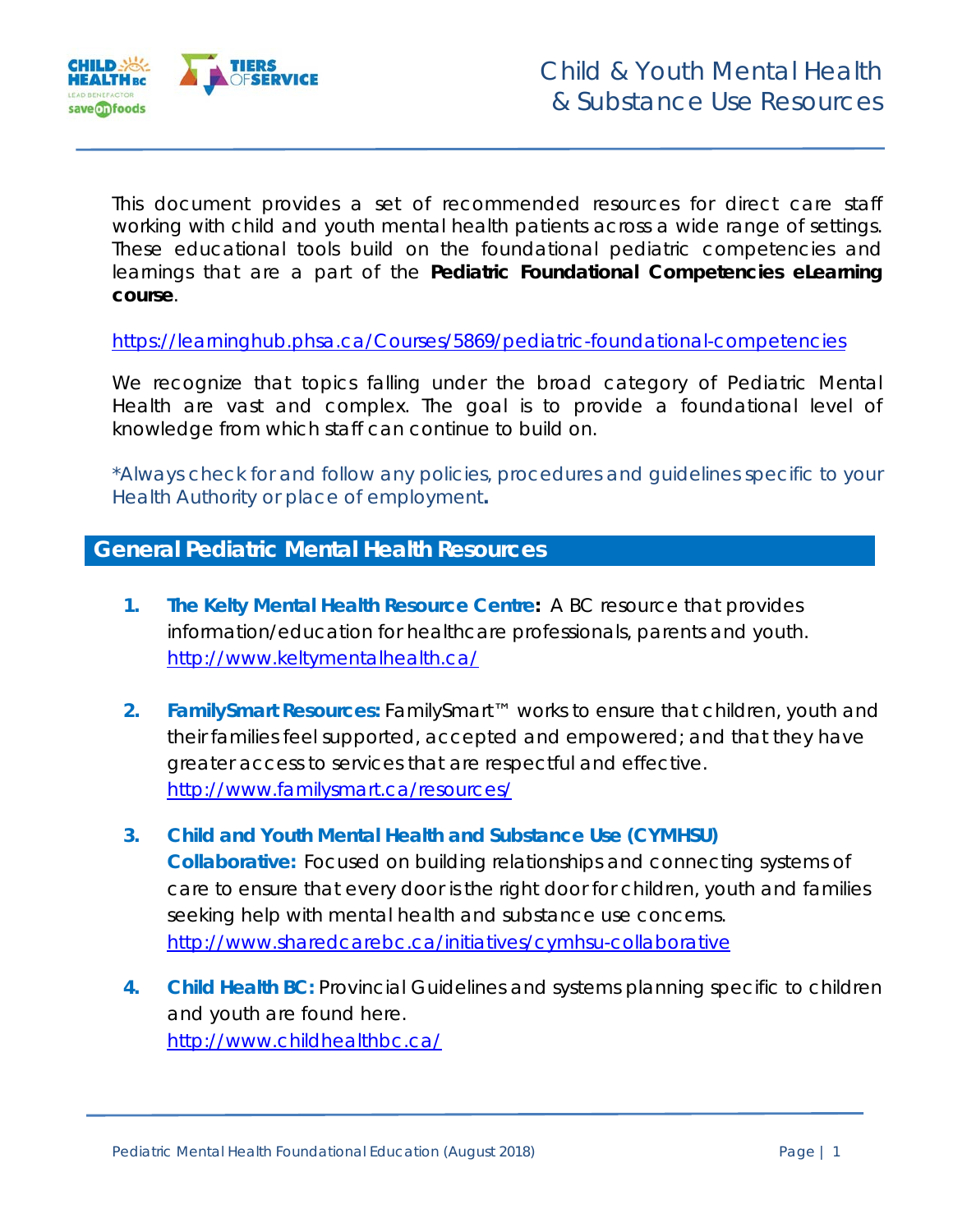

**5. Foundry:** Foundry offers young people ages 12-24 health and wellness resources, services and supports – online and through integrated service centres in seven communities across BC. <http://foundrybc.ca/>

### **Key Ingredients of Service Delivery**

- **1. Pediatric Mental Health Presentation by Dr. Jana Davidson, Vice-President Medical Affairs & Psychiatrist in Chief, Children's & Women's Mental Health**  Programs: provides a short overview of the key ingredients of child youth mental health service delivery. [http://mediasite.phsa.ca/Mediasite/Play/29d6522fccc24d1fa8ad6416fdbe9a80](http://mediasite.phsa.ca/Mediasite/Play/29d6522fccc24d1fa8ad6416fdbe9a801d) [1d](http://mediasite.phsa.ca/Mediasite/Play/29d6522fccc24d1fa8ad6416fdbe9a801d)
- **2. Brain Story Certification: The course offers videos of over 30 leading experts in neurobiology, mental health and addiction at no cost to learners.** <http://www.albertafamilywellness.org/>
- **3. San'yas Indigenous Cultural Safety Training: Core ICS Training Module, PHSA:** <http://www.sanyas.ca/training/british-columbia/core-ics-health>
- **4. San'yas Indigenous Cultural Safety Training: Core ICS Mental Health Training, PHSA:** <http://www.sanyas.ca/training/british-columbia/core-ics-mental-health>
- **5. Cultural Humility:** <http://www.fnha.ca/wellness/cultural-humility>

# **Trauma Informed Care**

- **1. Trauma Informed Care:** eLearning Module from Alberta Health Services (PHSA Learning Hub) [https://learninghub.phsa.ca/Courses/7621/nha-cl-trauma-informed-care-tic](https://learninghub.phsa.ca/Courses/7621/nha-cl-trauma-informed-care-tic-elearning-module)[elearning-module](https://learninghub.phsa.ca/Courses/7621/nha-cl-trauma-informed-care-tic-elearning-module)
- **2. Comprehensive Trauma Informed Practice Guide:** This Guide was developed on behalf of the BC Provincial Mental Health and Substance Use Planning Council in consultation with researchers, practitioners and health system planners across British Columbia [http://bccewh.bc.ca/wp-content/uploads/2012/05/2013\\_TIP-Guide.pdf](http://bccewh.bc.ca/wp-content/uploads/2012/05/2013_TIP-Guide.pdf)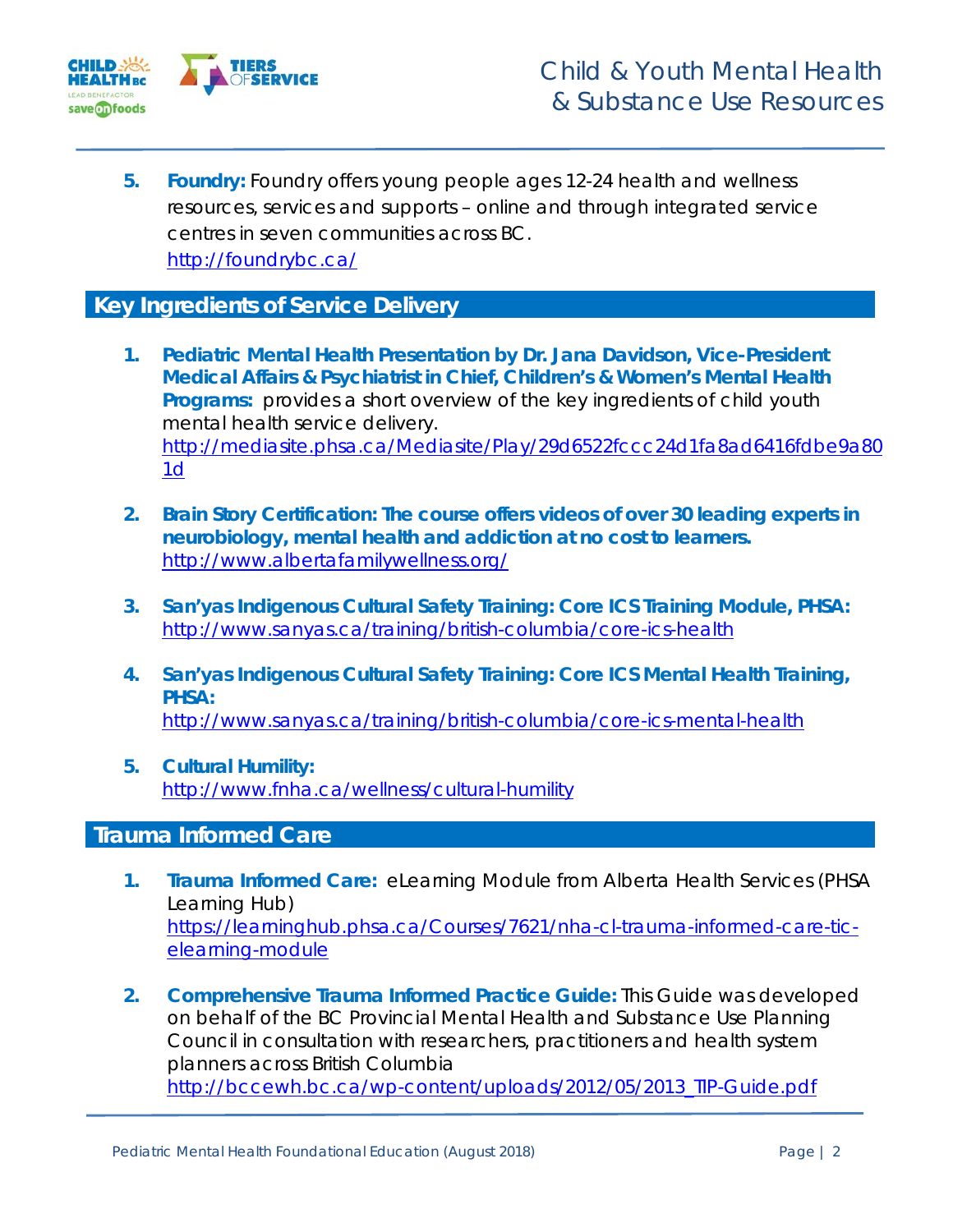

- **3. MCFD Trauma Informed Practice Guide:** Healing Families, Helping Systems: A Trauma-Informed Practice Guide for Working with Children, Youth and Families. Ministry of Children and Family Development, 2016. [http://www2.gov.bc.ca/assets/gov/health/child-teen-mental-health/trauma](http://www2.gov.bc.ca/assets/gov/health/child-teen-mental-health/trauma-informed_practice_guide.pdf)[informed\\_practice\\_guide.pdf](http://www2.gov.bc.ca/assets/gov/health/child-teen-mental-health/trauma-informed_practice_guide.pdf)
- **4. Understanding and Addressing Vicarious Trauma :** Online Learning Module (PHSA Learning Hub) [https://learninghub.phsa.ca/Courses/7284/understanding-and-addressing](https://learninghub.phsa.ca/Courses/7284/understanding-and-addressing-vicarious-trauma)[vicarious-trauma](https://learninghub.phsa.ca/Courses/7284/understanding-and-addressing-vicarious-trauma)

#### **Mental Health Act and Infants Act**

- **1. BC Mental Health Act:** Quick module reviewing the Mental Health Act and related forms. Not specific to children and youth but the processes and forms are applicable. (PHSA Learning Hub) <https://learninghub.phsa.ca/Courses/7626/nha-mhas-bc-mental-health-act>
- **2. Mental Health Act:** Guide to the Mental Health Act of BC [http://www.health.gov.bc.ca/library/publications/year/2005/MentalHealthGui](http://www.health.gov.bc.ca/library/publications/year/2005/MentalHealthGuide.pdf) [de.pdf](http://www.health.gov.bc.ca/library/publications/year/2005/MentalHealthGuide.pdf)
- **3. Infants Act:** The Infants Act of BC [http://www.bclaws.ca/EPLibraries/bclaws\\_new/document/ID/freeside/00\\_962](http://www.bclaws.ca/EPLibraries/bclaws_new/document/ID/freeside/00_96223_01) [23\\_01](http://www.bclaws.ca/EPLibraries/bclaws_new/document/ID/freeside/00_96223_01)

#### **Overview of Common Mental Health Disorders and Treatments**

- **1. Northern Health - MHAS - Mental Health 101**: Develop familiarity with the most commonly diagnosed mental health issues. (PHSA Learning Hub) <https://learninghub.phsa.ca/Courses/7745/nha-mhas-mental-health-101>
- **2. Learning Links:** 15 modules, designed to enhance knowledge, skills and confidence of health care professionals in child and youth mental health. <https://learninglinksbc.ca/>

# **Mental Status Exam**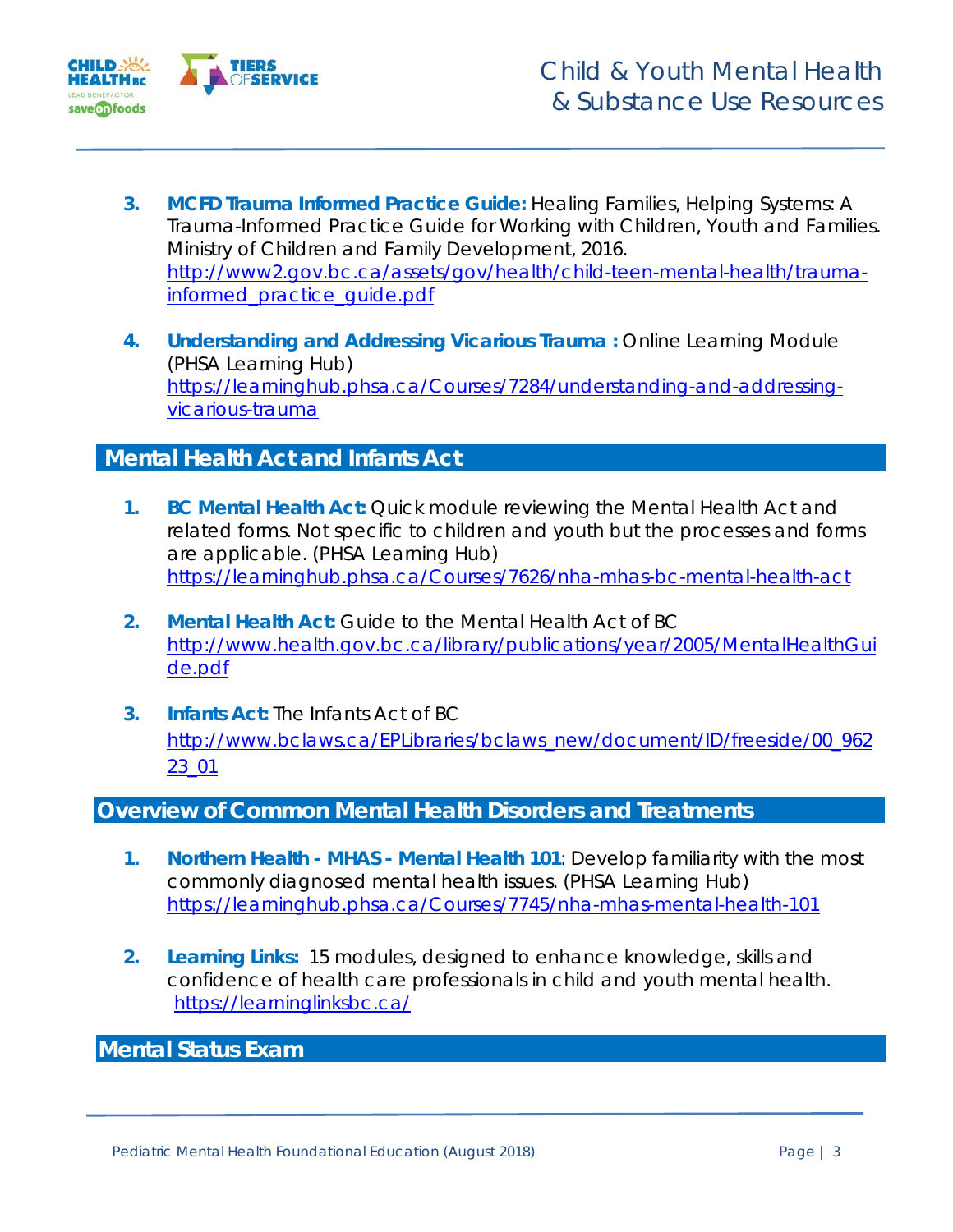

**1. Mental Status Exam**: On Line Learning Module provides a brief and basic overview. (PHSA Learning Hub) <https://learninghub.phsa.ca/Courses/7700/nha-mhas-mental-status-exam>

## **Suicide Risk**

**1. Orientation to Suicide Risk**  <https://learninghub.phsa.ca/Courses/16554/orientation-to-suicide-risk>

#### **Concurrent Disorders (CD) /Substance Use**

- **1. Respectful language and Stigma** [http://www.bccdc.ca/resource-gallery/Documents/respectful-language-and](http://www.bccdc.ca/resource-gallery/Documents/respectful-language-and-stigma-final_244.pdf)[stigma-final\\_244.pdf](http://www.bccdc.ca/resource-gallery/Documents/respectful-language-and-stigma-final_244.pdf)
- **2. Here to Help CD fact sheets and You and Substance Use toolkit** [www.heretohelp.bc.ca](http://www.heretohelp.bc.ca/)
- **3. From Grief to Action Coping Kit:**  [http://fgta.ca](http://fgta.ca/)
- **4. Canadian Center on Substance Abuse:** educational website [www.ccsa.ca](http://www.ccsa.ca/)
- **5. Substance Abuse and Mental Health Services Administration:**  educational website [www.samhsa.gov](http://www.samhsa.gov/)
- **6. National Institute on Drug Abuse Research Reports** [www.drugabuse.gov](http://www.drugabuse.gov/) https://teens.drugabuse.gov/
- **7. National Institute on Alcohol Abuse and Alcoholism:** educational website [www.niaaa.nih.gov](http://www.niaaa.nih.gov/)
- **8. Drug +Alcohol referral line:** Lower Mainland: 604-660-9382, BC: 1-800-663-1441, Yukon: 1-866-980-9099